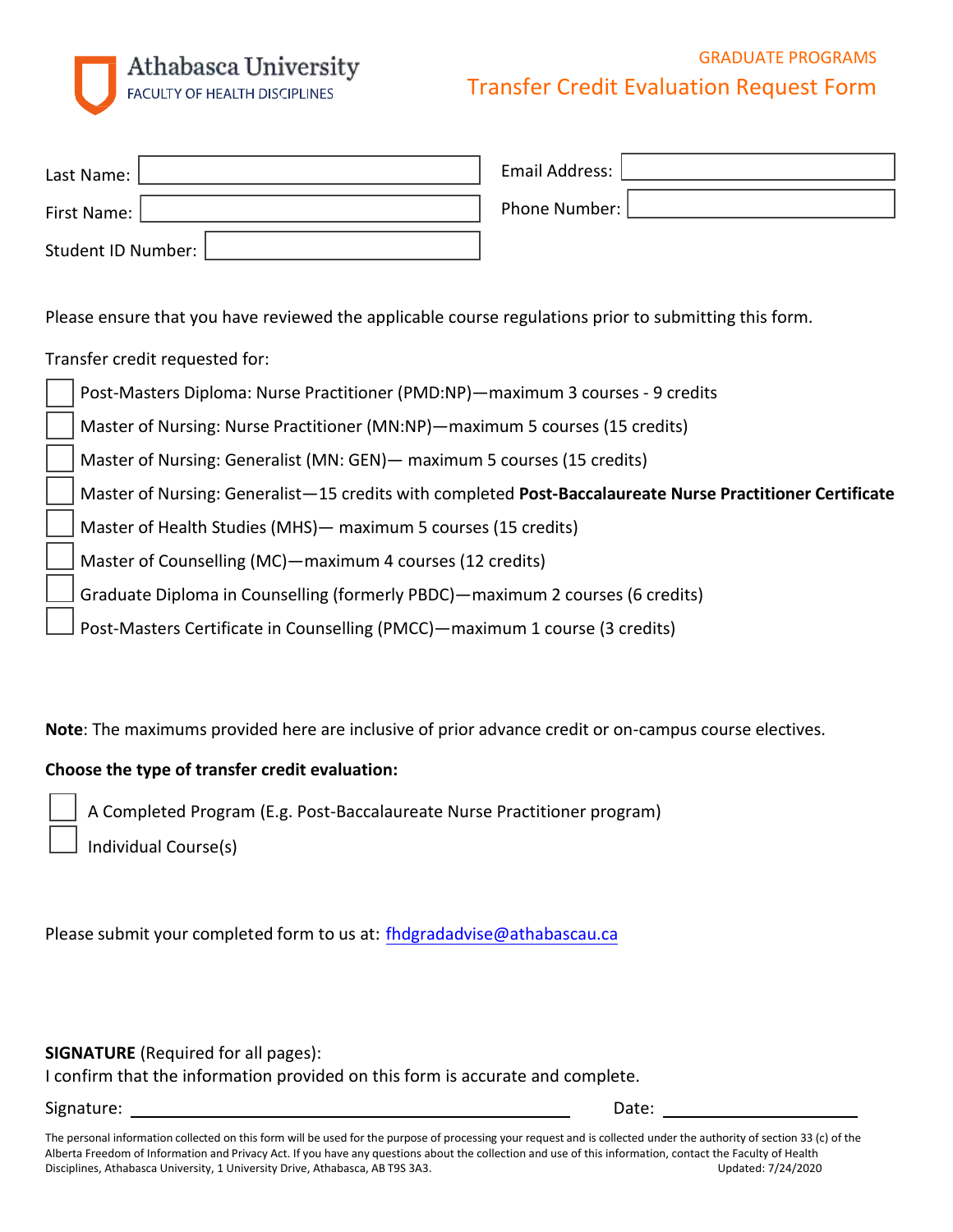#### EVALUATION OF A **COMPLETED PROGRAM** (Post-Baccalaureate Nurse Practitioner or MN:NP specialized)

#### **REQUIRED ATTACHMENTS:**

Nurse Practitioner License

I am requesting transfer credit for the following, previously completed, program:

| Name of Program/Credential           |  |  |  |
|--------------------------------------|--|--|--|
| Institution Name:                    |  |  |  |
| Date of Completion (Month and year): |  |  |  |

Rationale:

**PAYMENT**: Electronic Funds Transfer information can be found on line at:

[http://registrar.athabascau.ca/enrolment/etransfer/index.php.](http://registrar.athabascau.ca/enrolment/etransfer/index.php) Your form will be processed once our office receives confirmation that the required **payment has been received by our Finance** department. For information on fees, see the current Athabasca University Graduate Student Calendar. Please direct your completed form and any questions you may have to [fhdgradadvise@athabascau.ca](mailto: fhdgradadvise@athabascau.ca).

**Please do not submit your payment until the amount has been confirmed by your Academic Advisor**.

EVALUATION OF **COMPLETED INDIVIDUAL COURSES**

#### **REQUIRED ATTACHMENTS:**

An official transcript (if not already submitted)

A course syllabus for each course and any other materials that may assist in the course evaluation (E.g. Course description, learning objectives, course materials, evaluation procedures, core topics covered)

Course syllabus is attached to this form for each course submitted for evaluation.

Yes and the contract of the contract of the contract of the contract of the contract of the contract of the contract of the contract of the contract of the contract of the contract of the contract of the contract of the co

**SIGNATURE** (Required for all pages):

I confirm that the information provided on this form is accurate and complete.

Signature: Date: Date: Date: Date: Date: Date: Date: Date: Date: Date: Date: Date: Date: Date: Date: Date: Date: Date: Date: Date: Date: Date: Date: Date: Date: Date: Date: Date: Date: Date: Date: Date: Date: Date: Date: D

The personal information collected on this form will be used for the purpose of processing your request and is collected under the authority of section 33 (c) of the Alberta Freedom of Information and Privacy Act. If you have any questions about the collection and use of this information, contact the Faculty of Health Disciplines, Athabasca University, 1 University Drive, Athabasca, AB T9S 3A3.